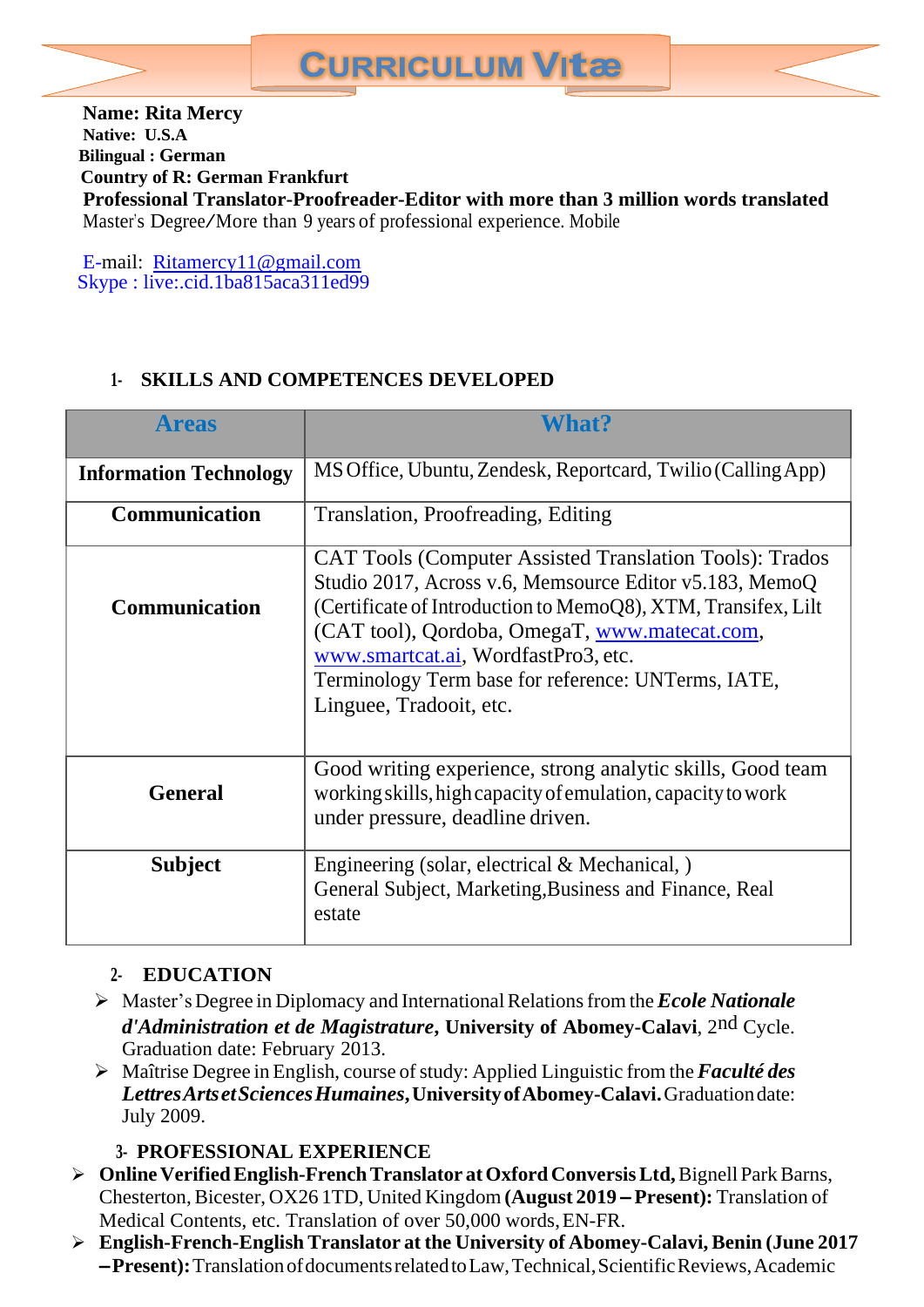Transcripts, Certificates, Websites, etc. Translation of over 250,000 words EN-FR.

- ➢ **Online Verified English-French Translator at ASPENA, s.r.o, Gorkého 15, 602 00 Brno (April 2017 – Present):** Translation of documents related to IT, Technical, Engineering, etc. Translation of over 270,000 words EN-FR.
- ➢ **Home based English-French Translator at Traveltek Ltd 2b Orbital Court Peel Park East Kilbride G74 5PH Scotland (June 2016 - Present):** Translation of documents related to Marketing, Travel and Tourism, Hotel and Hotel room description, Cruise Line and Cruise Cabin description, Venue and Destination description, etc. Translation of over 700,000 words EN-FR.
- ➢ **Online Verified English-French Translator on [www.marstranslation.com](http://www.marstranslation.com/) (May 2016 – Present):** Translation of documents related to Technical Engineering, Power plant, Energy (Nuclear, Wind, Clean), Law, Patent, Economy, Financial Statement, Banking and Investment, Procurement, Medical, Pharmaceutical, Oil and Gas, General, Human Resources, Travel and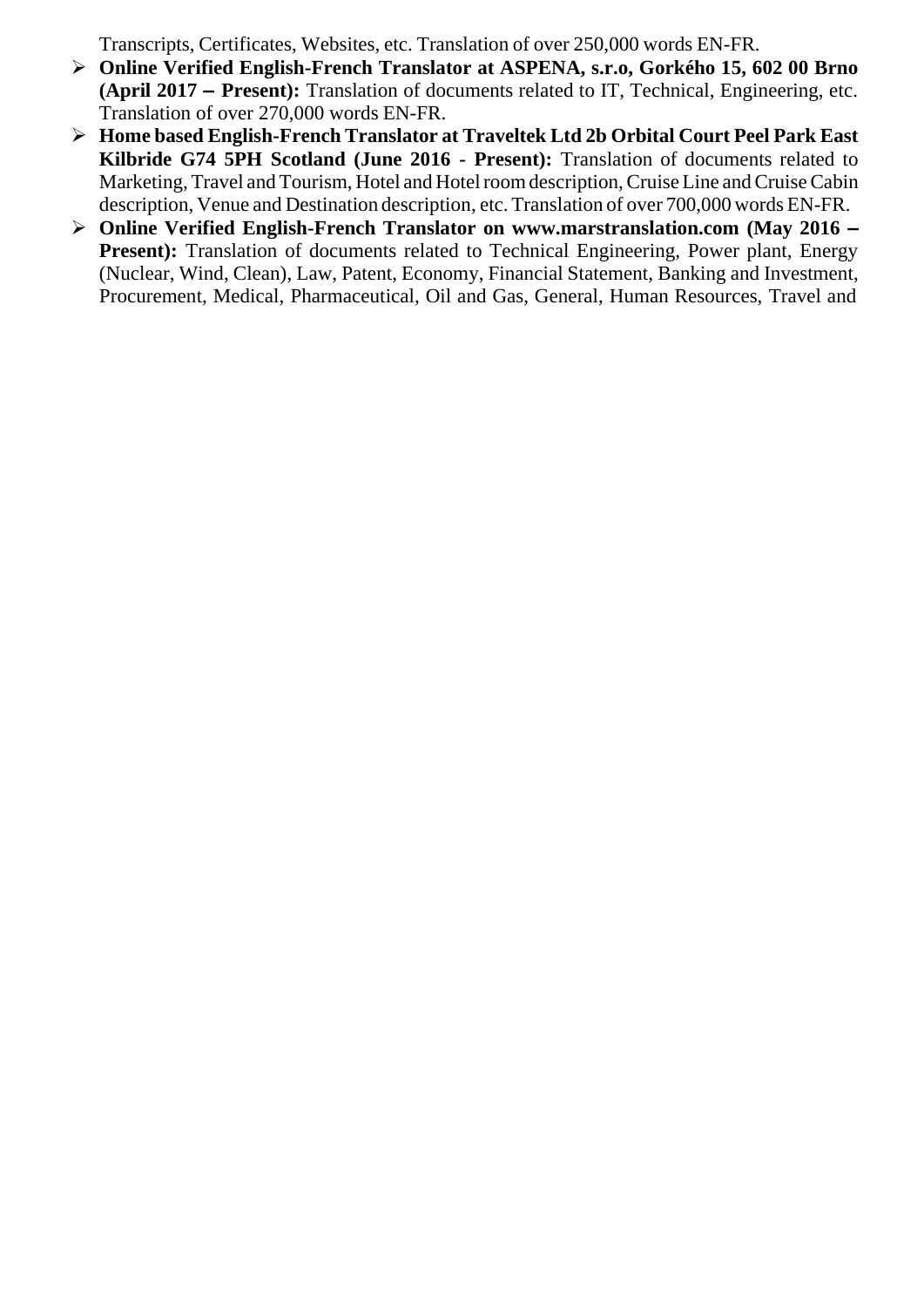Tourism, Hotel rooms description, Websites, Marketing and Press releases, etc. Translation of over 150,000 words EN-FR.

- ➢ **Online Verified English-French Translator at CCJK Technologies (May 2016 – Present):**  Translation of documents related to Travel and Tourism, Hotel rooms description, Technical Engineering, Power plant, Law, Patent, Economy, Financial Statement, Banking and Investment, Procurement, Medical, Pharmaceutical, Oil and Gas, General, Human Resources, Websites, Marketing and Press releases, etc. Translation of over 120,000 words EN-FR.
- ➢ **Online Verified English-French Translator at Bureau Translations Inc. (January 2016 – Present):** Translation of documents related to Travel and Tourism, Hotel rooms description, Technical Engineering, Power plant, Law, Patent, Economy, Financial Statement, Banking and Investment, Procurement, Medical, Pharmaceutical, Oil and Gas, General, Human Resources, Websites, Marketing and Press releases, etc. Translation of over 250,000 words EN-FR.
- ➢ **Online Verified English-French Translator at Afrolingo (Member of Future Group Translation Services) (July 2015 – Present):** Translation of documents related to Technical, Power plant, Law, Patent, Economy, Financial Statement, Banking and Investment, Procurement, Medical, Pharmaceutical, Oil and Gas, General, Human Resources, Websites, Marketing and Press releases, etc. Translation of over 750,000 words EN-FR.
- ➢ **Customer Support Associate at MSL Learning Systems Private limited, ASquare, 278, Udyog Vihar, Phase II, Gurgaon, Haryana, India (June 2015 – April 2016):**
	- Providing necessary ongoing support to enrolled students about online portal, Curriculum, Exam schedules, Project completion timelines,etc.
	- Ensuring they adhere to the defined timelines
	- Resolving candidates' technical issues with the help of Technical Support Team
- ➢ **Online Verified Medical Content Translator, Across (v.6 Personal Edition and Standby Remote Client) Certified Translator at KJ International (Member of United Language Group)**, (**May 2015 – Present**) Translation of documentsrelated to Technical, Power plant, Law, Patent, Economy, Financial Statement, Banking and Investment, Procurement, Medical, Pharmaceutical, Oil and Gas, General, Human Resources, Websites, Marketing and Press releases, etc. Translation of over 256,000 wordsEN-FR.
- ➢ **OnlineVerifiedTranslator andProofreader (WithTechnical,Silver,andProofreaderSeal) on [www.onehourtranslation.com](http://www.onehourtranslation.com/) (March 2015 – Present):** Translation of documentsrelated to Technical, Power plant, Law, Patent, Economy, Financial Statement, Banking and Investment, Procurement, Medical, Energy (Nuclear, Wind, Clean), Pharmaceutical, Oil and Gas, General, Human Resources, Websites, Marketing and Press releases, etc. Translation of 40,837 words EN-FR.
- ➢ **English to French Independent Translator at VirtualLinguistic Solutions(VLS) (October 2014 - Present):** Translation, Proofreading and/editing of documents related to Technical, Engineering, Power plant, Oil and gas. Translation of over 250,000 words EN-FR.
- ➢ **In-house Translator and Translation Project Manager at Metamorphoz Group SARL (March 2009 – May 2017)** Project Management and Translation of documents related to Financial, Banking and Investment, Procurement, Technical, Medical, Law and Patent, Energy (Nuclear, Wind, Clean), Power plant, Engineering, General, Human Resources, Websites, Marketing and Press releases, etc. Translation of over 850,000 words EN-FR.
- ➢ **Freelance Translator (December 2006 – Present)** Translation and proofreading of documents related to Medical (clinical trials, equipment manuals, etc.), Contracts, Economy and Finance, Banking and Investment, Procurement, Energy (Nuclear, Wind, Clean), Technical Engineering, Medical, Pharmaceutical, Software and Video games, Literature, Sports, Legal, Patent, Annual report, Meeting minutes, General, Human Resources, Websites, Marketing and Press releases and other Business texts. Translation of over 1,300,000 words

# **4- LANGUAGES**